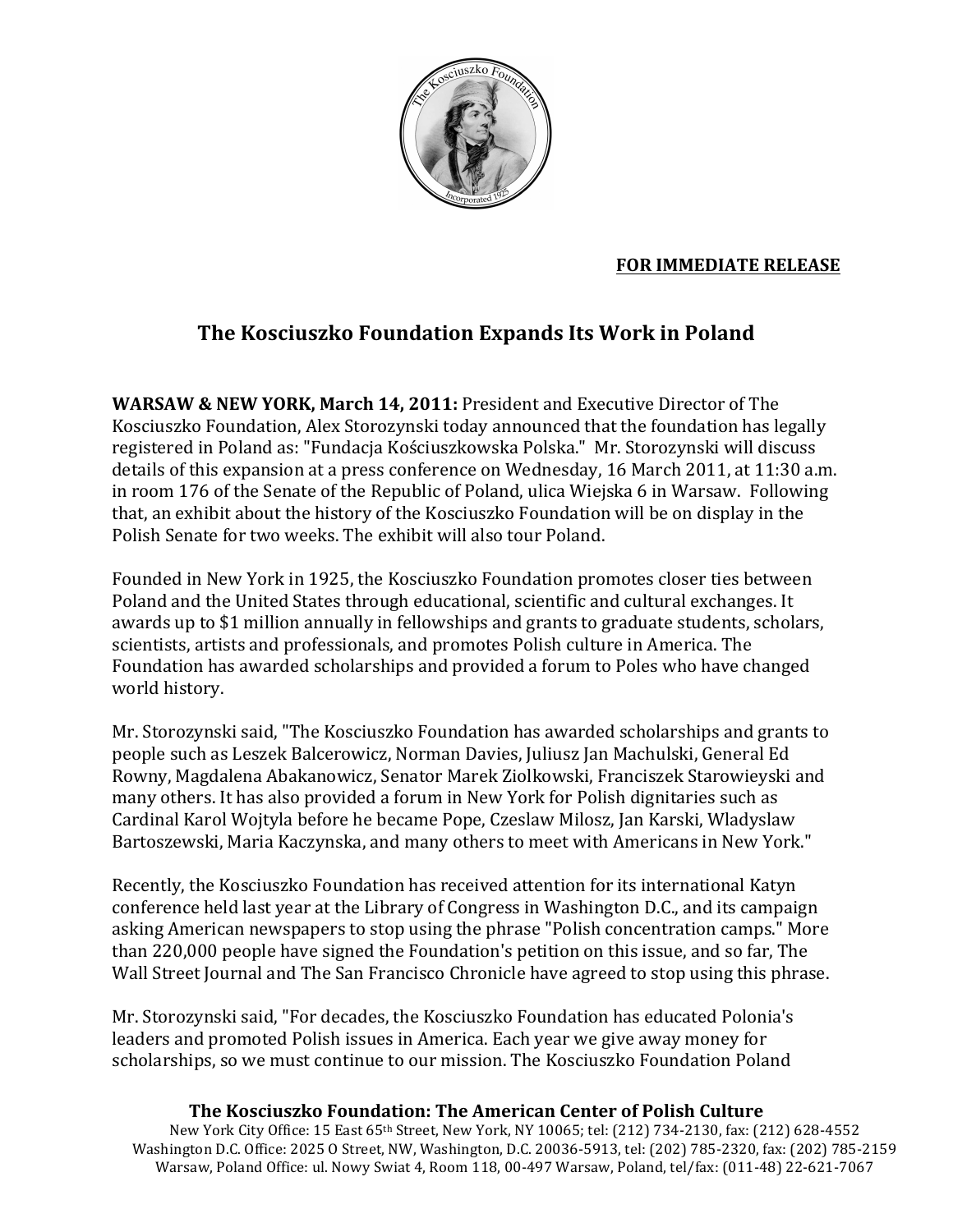

allows Polish taxpayers to get tax credits for supporting higher education and to improve Poland's standing in the United States."

Initially the Kosciuszko Foundation was established by donations from American businessmen, members of Polonia, and even black teenagers who sent their spare change to the Foundation after they read that Tadeusz Kosciuszko donated his salary as a General in the American Revolution to purchase and free slaves. Today's Kosciuszko Foundation is supported by donors big and small, including members who contribute \$50 per year, and those who bequeath their estates to the Foundation to establish educational endowments in their name.

United States citizens who donate money to the Foundation receive tax deductions from their American taxes, and now, Polish citizens who donate to The Kosciuszko Foundation Poland can receive tax deductions as well.

Individual and corporate donors that are Polish tax residents can now deduct from earned income donations given to The Kosciuszko Foundation Poland up to a total amount not exceeding 10 percent of their yearly income for corporate entities and 6 percent for individual taxpayers respectively. The Kosciuszko Foundation Poland will also undertake efforts to obtain public benefit organization status which will give it further tax benefits under Polish law, including the possibility to collect 1 percent of the personal income tax transferred by tax authorities upon the request of individual taxpayers expressed in their annual tax return.

Storozynski said, "We have to thank the international law firm White & Case, which has been doing pro bono work for the Foundation for many years. It advised and assisted the Foundation every step of the way in becoming a registered Polish foundation. Their work is very important for Polonia."

Following the press conference all are invited to attend the opening of an exhibition on the Kosciuszko Foundation, which begins at noon. The exhibit: Fundacja Kościuszkowska -Amerykańskie Centrum Polskiej Kultury, will be displayed until the end of the month in the Senate hallway on the first floor next to the Senate chamber. The exhibition is under the patronage of Senator Andrzej Person, Chairman of the Committee for Emigration Affairs and Contacts with Poles Abroad.

### **The Kosciuszko Foundation: The American Center of Polish Culture**

New York City Office: 15 East 65th Street, New York, NY 10065; tel: (212) 734-2130, fax: (212) 628-4552 Washington D.C. Office: 2025 O Street, NW, Washington, D.C. 20036-5913, tel: (202) 785-2320, fax: (202) 785-2159 Warsaw, Poland Office: ul. Nowy Swiat 4, Room 118, 00-497 Warsaw, Poland, tel/fax: (011-48) 22-621-7067